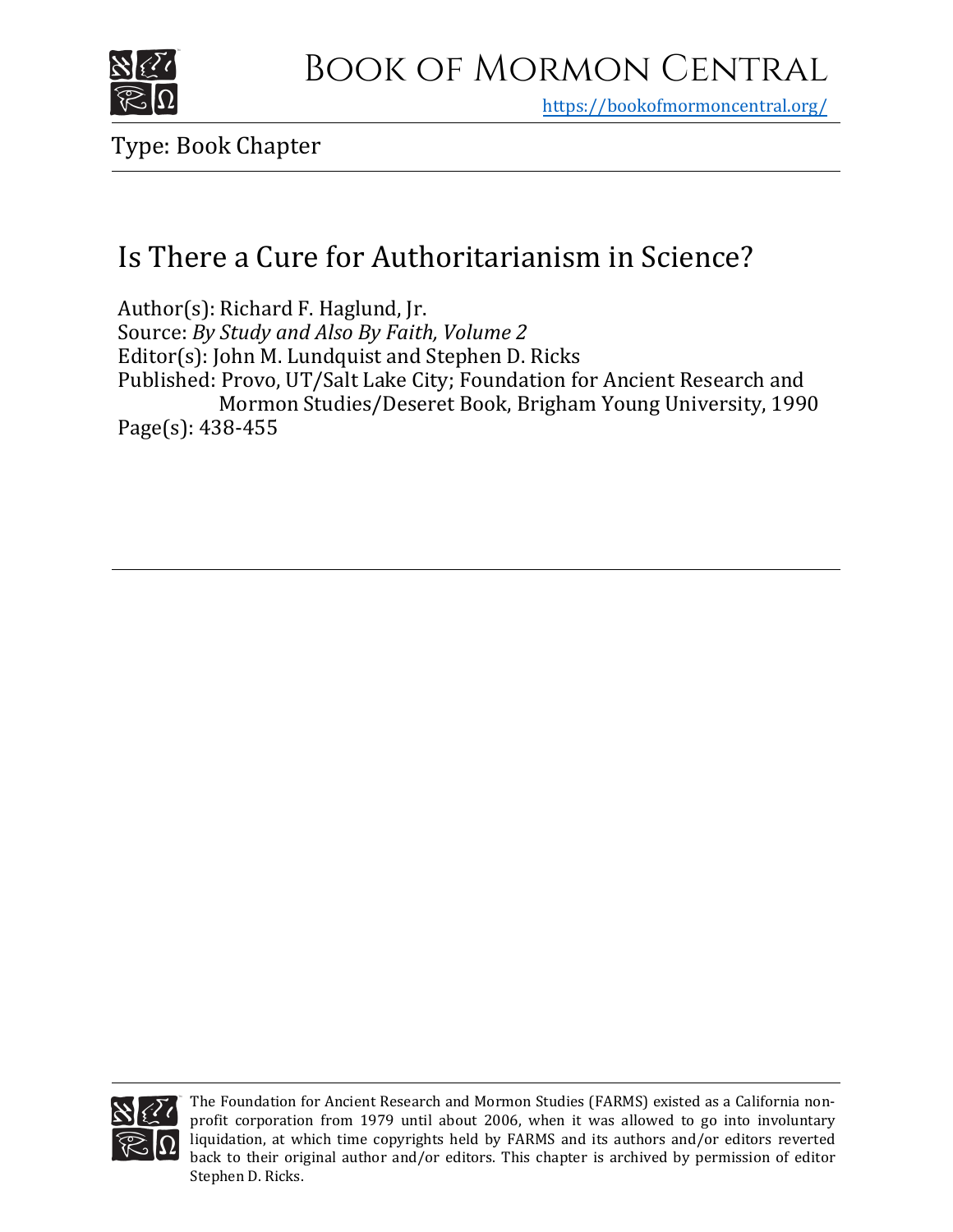# Is There a Cure for Authoritarianism in Science?<sup>1</sup>

*Richard F. Haglund, Jr.* Vanderbilt University, Nashville, Tennesee

It is a commonplace that "in our time . . . the sciences, physical and social, will be to an increasing degree the accepted point of reference with respect to which the validity (Truth) of all knowledge is gauged." $2$  Yet, as Professor Nibley and others have warned, it would be a grave mistake to accept without reservations the hegemony of the sciences in the house of intellect.<sup>3</sup> The widely held notion that science has delivered us an absolutely authoritative source of knowledge simply cannot withstand close scrutiny.

Nowhere is this more apparent than in the history of novel theories and experiments in science. Scientists with radically new ideas have difficulty getting an audience among their more orthodox brethren. Sometimes they are ignored or rejected because of personal animosities or simple inertia. In other cases, the rejection seems to violate the canons of open-minded scientific inquiry. Through the whole spectrum of the sciences, one can document an astonishing disregard for facts which contradict fashionable theories, stereotyping of acceptable approaches to

*This essay originally appeared in a slightly differentform in the unpublished "Tinkling Cymbals: Essays in Honor of Hugh Nibley/' John* W. *Welch, ed., 1978.*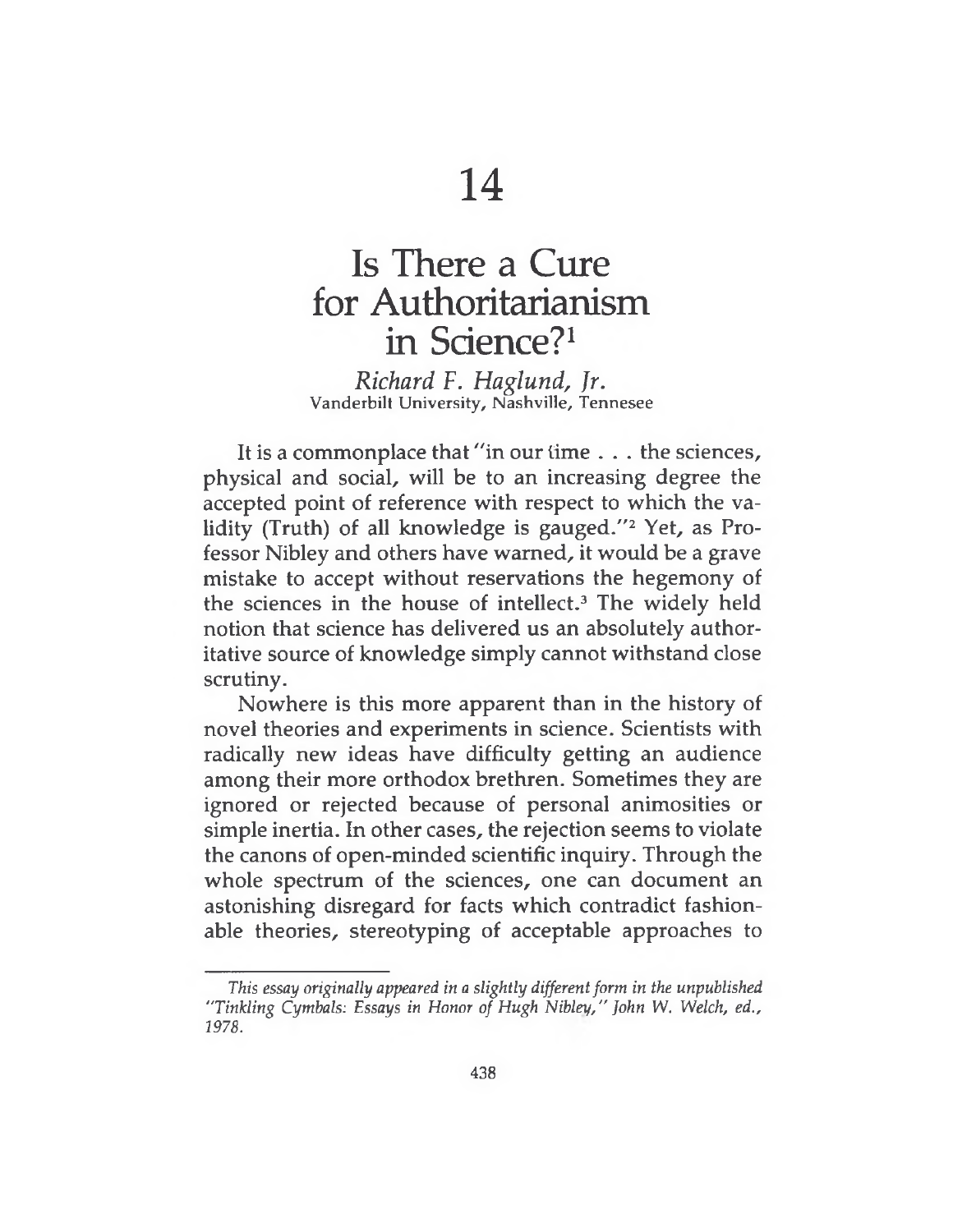problems and theories, and the waving of academic credentials and ritual invocation of the specialist's mystique to discourage criticism from "outsiders."<sup>4</sup> In these instances, the intellectual conservatism of the scientific community appears to be *authoritarian* rather than *authoritative* in character.

The occurrence of authoritarian behavior patterns appears at first glance to be completely pathological in view of our idealization of science as an objective inquiry after "stubborn irreducible facts." But the personal vanities and insecurities of individual scientists cannot reasonably be invoked to explain widespread authoritarianism in science. Moreover, since the stigmata of rigidity and dogmatism are observable in physics as well as archaeology, the problem cannot arise simply from the peculiarities of individual disciplines, but must be connected with general features of science.

The difficulty lies with the presumed objectivity of scientific investigation.<sup>5</sup> For *facts* are not normative in science — the *consensus* is. To achieve that consensus, the community of science is often forced to make subjective judgments about the relative weight to be given to data, methodology, theoretical elegance, and the credentials of scientists. This sense of the community may be either imposed in authoritarian fashion, or proposed on defensible scientific — and hence authoritative —grounds. But science will always be torn between loyalty to the discipline as it exists and to the ideal of progress, between the desire to *possess* the truth and the striving to *discover* it. Therefore, even though this fundamental tension may on occasion lead to authoritarianbehavior, it cannot be eliminated without destroying an essential mechanism of scientific activity.

## **Theory as the Source of Facts**

Almost any science textbook contains a statement to the effect that "experiment, rather than preconceived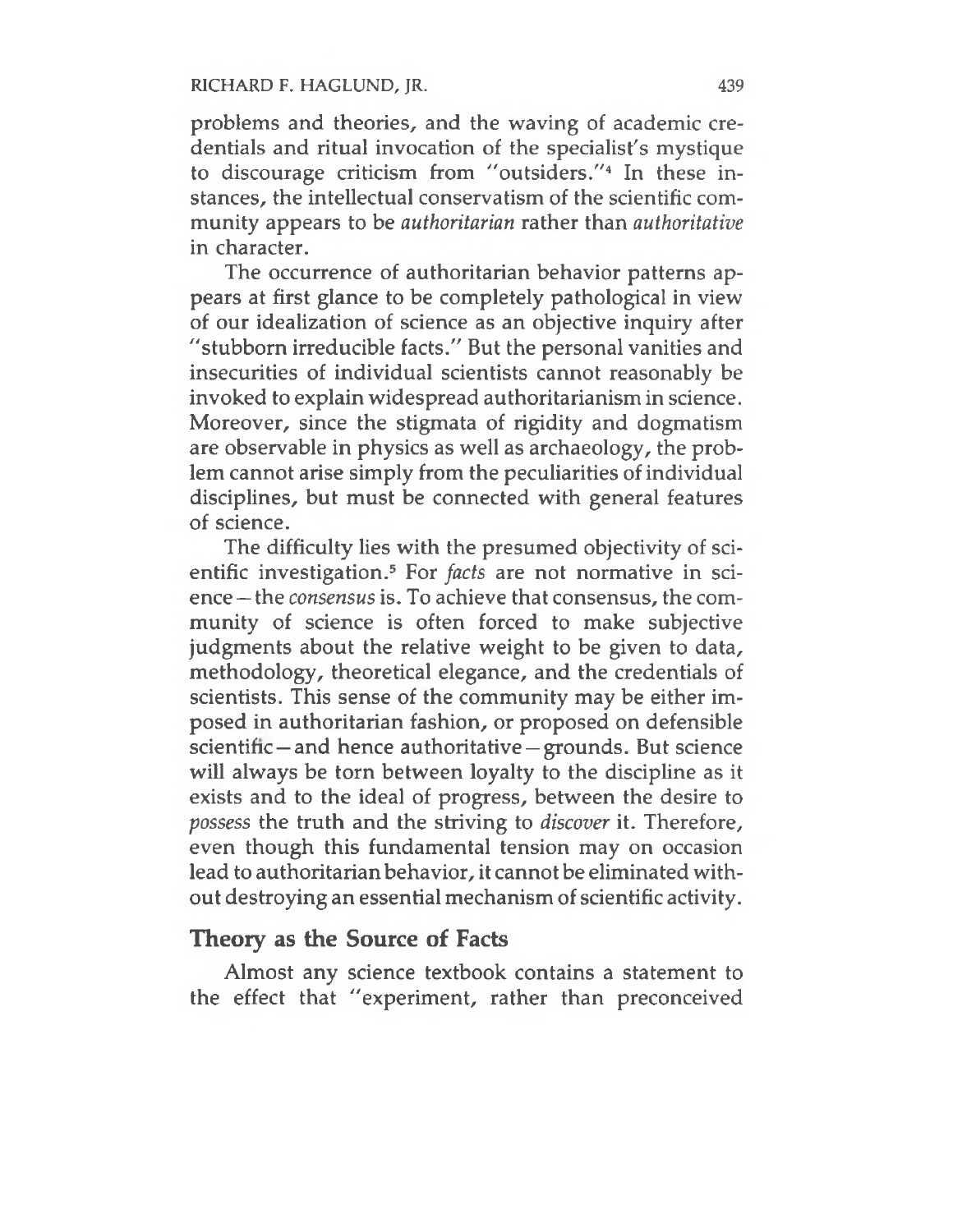ideas, are the ultimate authority in science."<sup>6</sup> Because we have been convinced that "an hypothesis will be rejected if even a single known fact is at variance with it,"<sup>7</sup> we tend to view the subordination of fact to theory as *prima facie* evidence of authoritarian, even antiscientific, attitudes.

Such a naive view grossly oversimplifies matters of fact. For all experimental data are, in N. R. Hansen's felicitous phrase, "theory-laden." Two people may experience the same photochemical reaction at the surface of the retina but *see* entirely different things.<sup>8</sup> Thus, as Einstein said, "It is the theory which decides what we can observe."<sup>9</sup> This is true even in so-called "crucial experiments" — which are supposed unambiguously to reject or falsify a given hypothesis, and thus give an authoritative *denial* of a theory. Philosophers and historians of science disagree sharply about the problems of defining such experiments.<sup>10</sup> But in practice, the results of such an experiment are unlikely to win easy acceptance if they fail to match previous expectations.

The genesis of the special theory of relativity provides an instructive case history. In 1864, in his "Dynamical Theory of the Electromagnetic Field," James Clerk Maxwell proposed that electromagnetic waves were transmitted as "vibrations of an aethereal medium filling space and permeating matter."<sup>11</sup> However, the mechanical properties required of this "lumeniferous ether" were an embarrassment; worse yet, it defied all attempts even to verify its existence.

Finally, the American physicist Michelson devised an experiment which, it was hoped, would settle the issue once and for all. The basic idea was to measure the speed of light in two mutually perpendicular directions — parallel and perpendicular to the trajectory of the earth's orbit. The ether theory predicted that the two measurements would show a slight discrepancy (on the order of one part in a hundred million). By 1887, Michelson had perfected an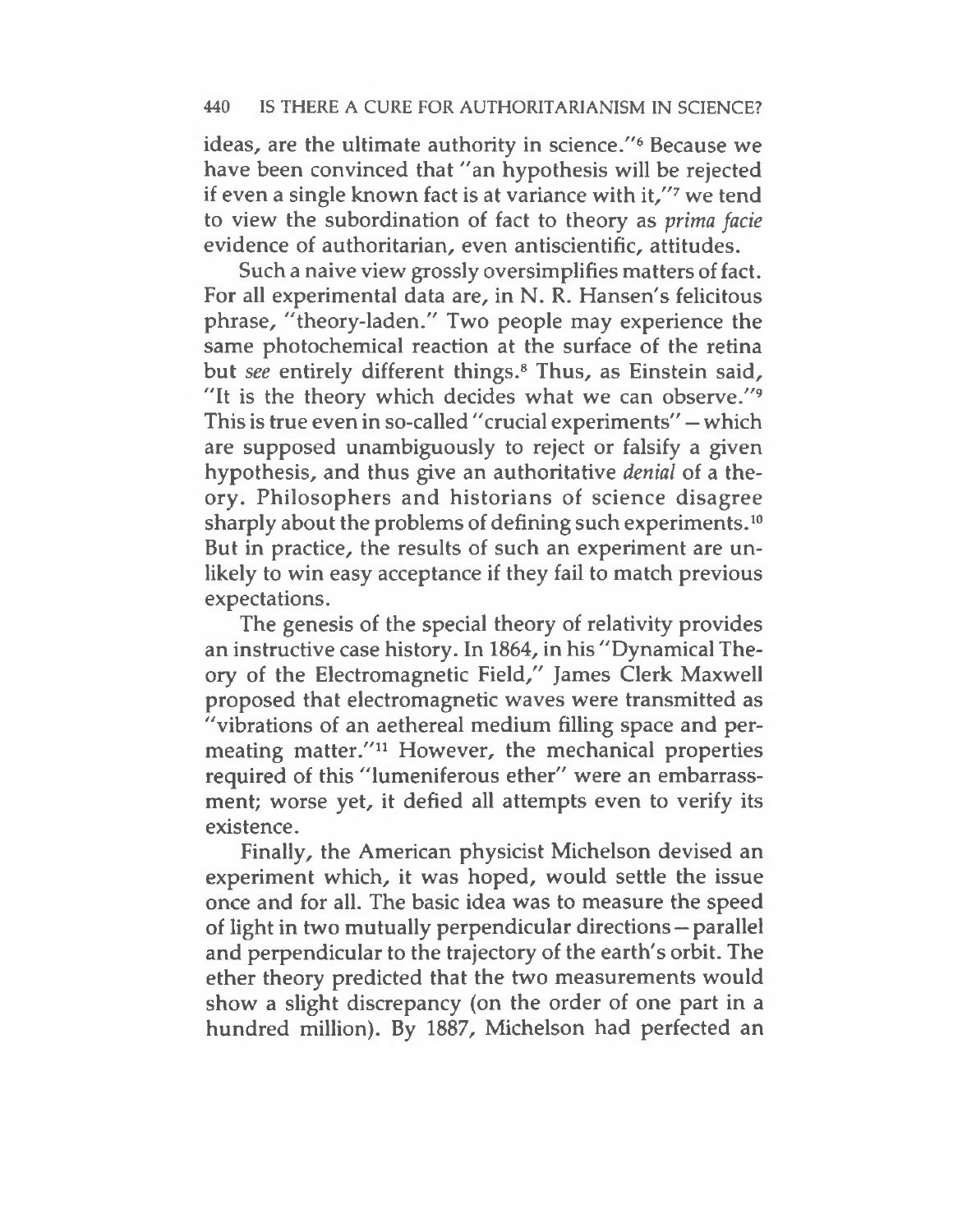interferometer capable of measuring the anticipated effect.<sup>12</sup> But a series of extraordinarily careful measurements showed no detectable difference in the speed of light in the two directions.

Now if a crucial experiment were in fact an unambiguously authoritative way to resolve scientific controversy, Michelson and everyone else should have abandoned the ether theory. Instead, his reaction was that"since the result of the original experiment was negative, the problem is still demanding a solution."<sup>13</sup> Most physicists agreed with him. Numerous hypotheses were put forward to explain the null result of the experiment without abandoning the ether, although they were never more than *ad hoc* proposals which could not be connected with more general principles.<sup>14</sup>

Then, in 1905, the most famous patent clerk in history proposed the special theory of relativity, which began with the *postulate* that the speed of light is constant in all frames of reference, thus neatly "explaining" the Michelson result. Furthermore, starting from this and two other similarly general postulates, Einstein was able to remove some mathematical inconsistencies in Maxwell's theory of moving charges and to cast into unified form the transformation equations of particle mechanics and the electromagnetic field.

Nevertheless, Einstein's paper was received skeptically rather than gratefully.<sup>15</sup> And it would be a mistake to label this negative response as simple authoritarianism. On the contrary, it effectively demonstrates the impossibility of settling a scientific controversy by means of a single fact. The ether was only one facet of a theory of mechanics which had successfully explained everything from universal gravitation to the motion of a spinning top. And implicit in the modest form and tone of Einstein's paper was a demand for the drastic revision of the classical con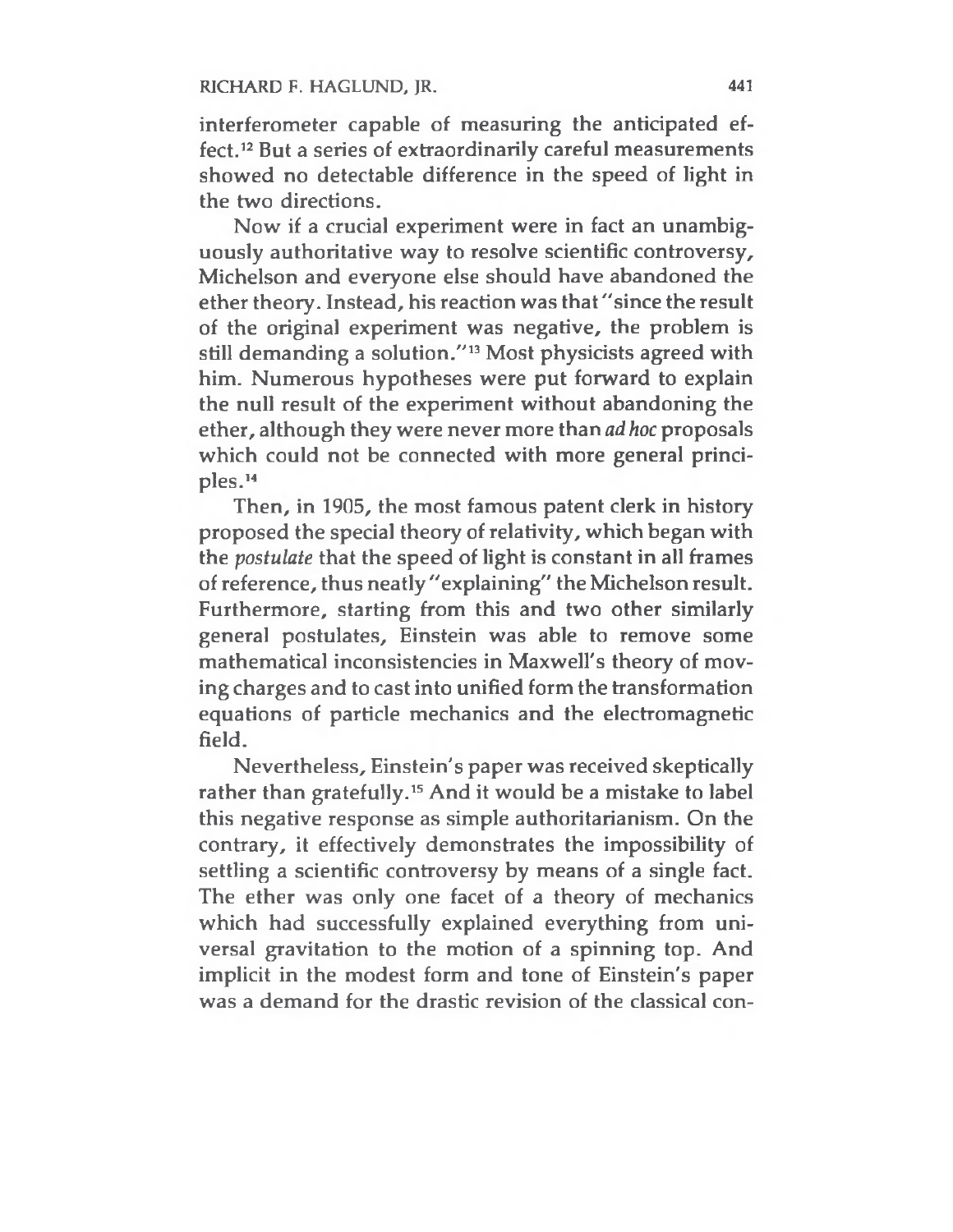cepts of space and time —a great weight to hang on the result of a single experiment.

Once special relativity was accepted as authoritative, however, physicists willingly based its validity solely on the null result of the Michelson-Morley experiments.<sup>16</sup> In fact, when a later experimental test of the ether drift appeared to invalidate special relativity, H. A. Lorentz hastened to assure physicists that the experimental results only "indicate the existence of some unknown cause which it will be very important to discover . . . but I think . . . that relativity will be quite safe."<sup>17</sup> Eventually the results were found to arise from a systematic error —thus confirming Eddington's dictum that "It is also a good rule not to put overmuch confidence in the observational results . . . until they are confirmed by theory."<sup>18</sup>

## **Problems with Paradigms**

During periods of "normal science,"<sup>19</sup> the authoritative standard of scientific truth is not data, but the *paradigm*  a framework of validated theories, concepts, and methods of attacking problems which both guides the course of experiment and embodies the data it produces. But, as with the ether-drift experiment, even when a paradigm fails, it will not be torn down until a new one can be constructed. The new consensus is usually not achieved by gathering more data, or by "multiplying existing hypotheses beyond necessity," but by finding a new way to see *existing* theory and experimental experience. This process of "scientific revolution" is, in Polanyi's words, "the classical case of Poe's *Purloined Letter,* of the momentous document lying casually in front of everybody, and hence overlooked by all."<sup>20</sup>

The difficulties of constructing a new paradigm are illustrated nicely by the quantum theory of light. In 1887, Heinrich Hertz found experimental confirmation for Maxwell's conjecture that light was an electromagnetic wave.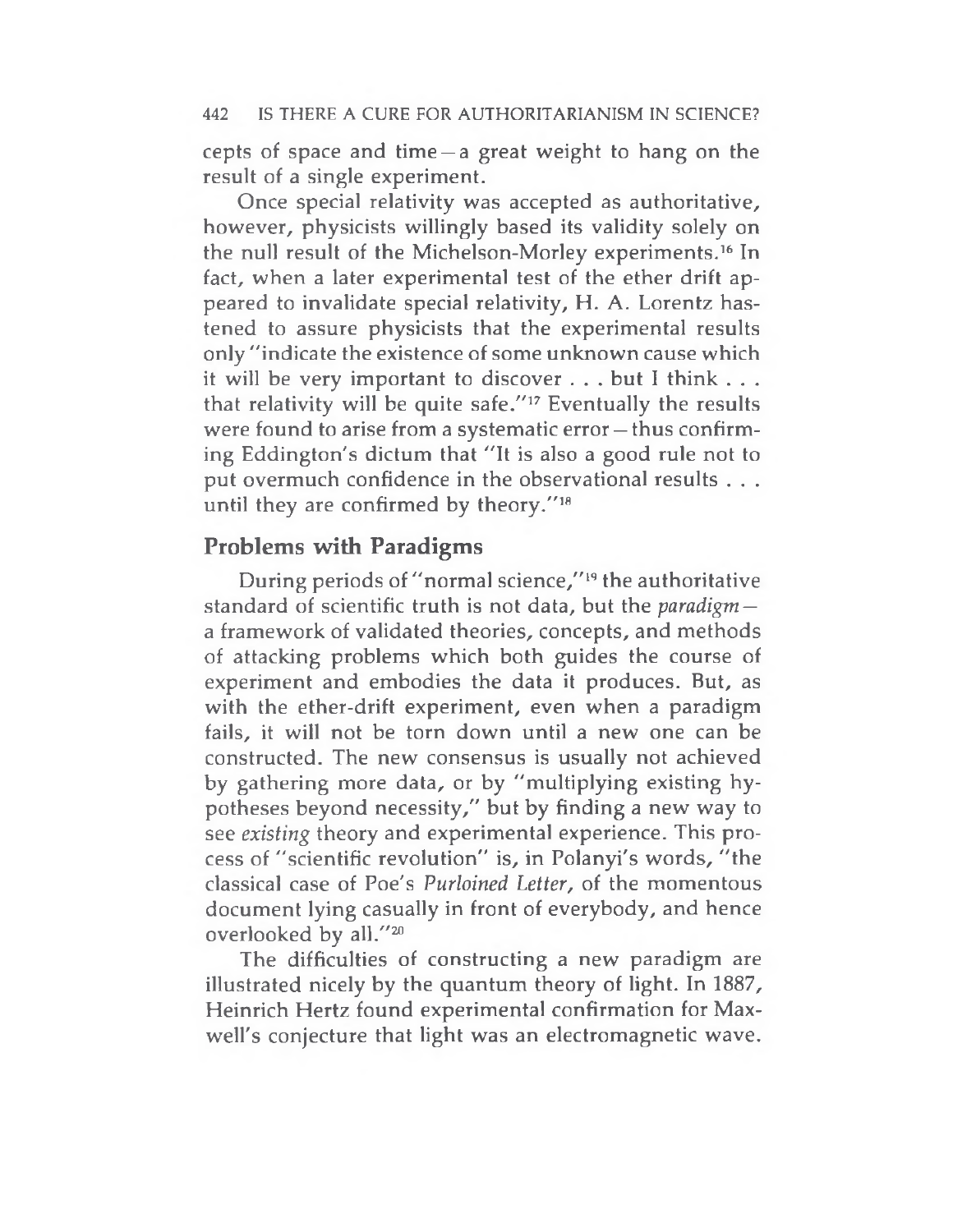Ironically, he also observed what we now know as one manifestation of the photoelectric effect—in which light rays eject electrons from the surfaces of some materials. Over a period of almost two decades, other experimenters after Hertz reported similar phenomena. But the data could not be explained by Maxwell's theory, nor, it seemed, by any other reasonable scheme, so the experiments were mostly ignored by theorists.<sup>21</sup>

In another of his famous trio of 1905 papers, Einstein proposed an heuristic explanation of the result, assuming for purposes of calculation that light waves behaved as particles when interacting with matter.<sup>22</sup> However, he was not taken seriously, because experiments done early in the nineteenth century by Young, Fresnel, and Foucault had convinced physicists that light consisted of waves, not of particles.<sup>23</sup> Gradually, though, Einstein satisfied himself that the wave or particle character of light is not determined *a priori,* but is contingent upon the way in which the light is observed. And although he showed how the photoelectric effect and related phenomena could be explained by his theory, Einstein's arguments rested primarily on his emerging view of a fundamental duality in Nature—between waves and particles, matter and energy.<sup>24</sup> To Robert A. Millikan, accustomed to thinking of waves and particles as mutually exclusive entities, this duality

seemed completely unreasonable because it *apparently* ignored and indeed seemed to contradict all the manifold facts of interference and thus to be a straight return to the corpuscular theory of light. ... <sup>I</sup> spent ten years of my life testing that 1905 equation of Einstein's, and contrary to all my expectations I was compelled in 1915 to assert its unambiguous experimental verification in spite of its unreasonableness.<sup>25</sup>

However, even "unambiguous experimental verification" was not sufficient to establish the dual nature of light as a new paradigm. In 1916, for instance, Max Planck (who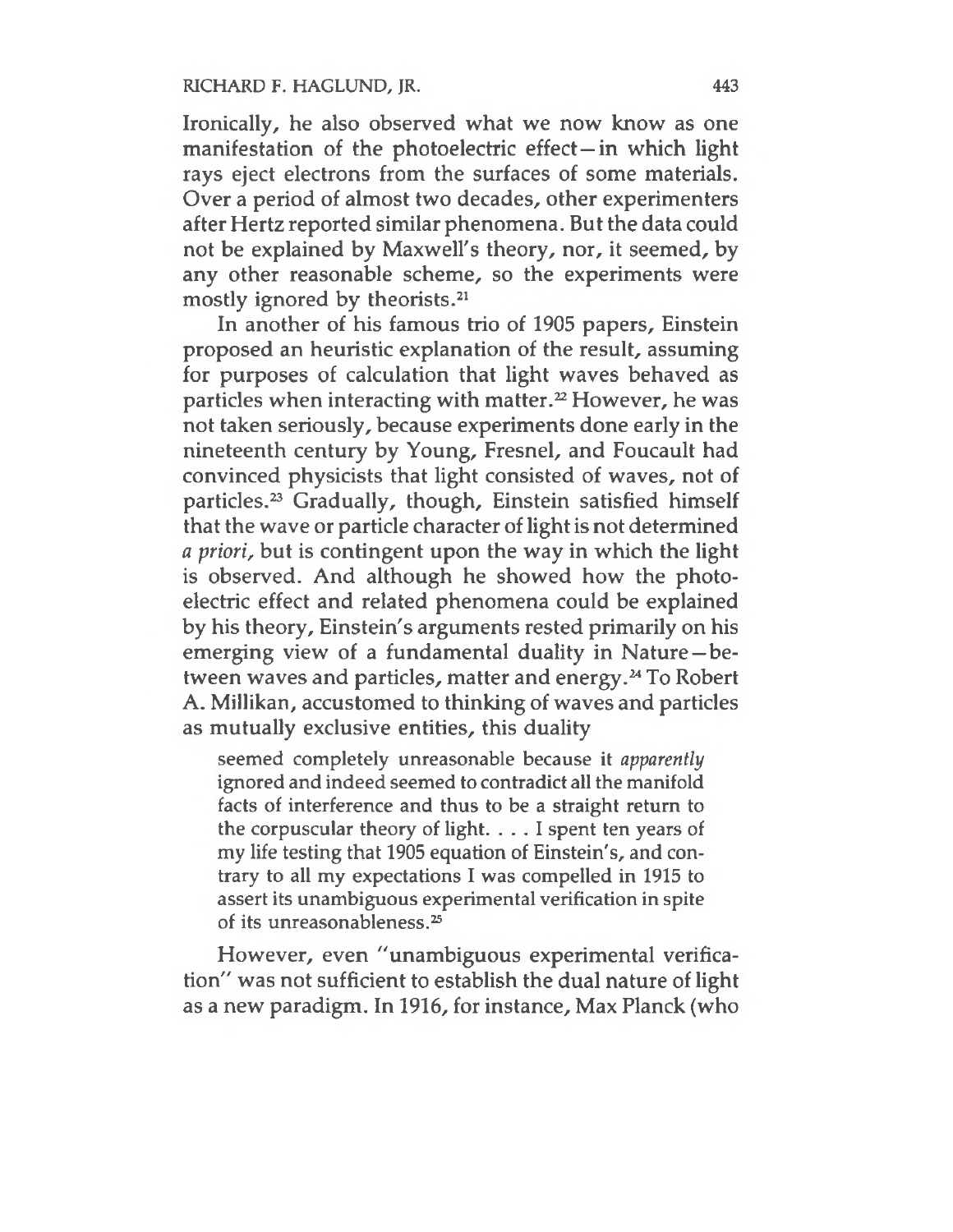had suggested the concept of energy quanta in 1900) nominated Einstein for membership in the Prussian Academy of Science with the caveat:

That he may sometimes have missed the mark in his speculations, as for example in his hypothesis of light quanta, cannot really be held too much against him. For it is not possible to introduce fundamentally new ideas, even in the most exact sciences, without occasionally taking a risk.<sup>26</sup>

Not until 1923, when Compton showed that the scattering of x-rays from electrons could be treated simply as a collision between particles, did the wave-particle duality in light begin to find unreserved acceptance by physicists.<sup>27</sup> From there it was a short step to de Broglie's hypothesis of wavelike behavior in particles —and what had been a nicely compartmentalized world of particles and waves dissolved almost overnight into a hash of "wavicles."

The tortuous evolution of the wave-particle paradigm is *not* evidence for authoritarian resistance to the concept. Instead, it shows plainly that neither the content nor the internal logic of paradigms furnishes authoritative standards for judging experimental results of a completely novel type. The photoelectric effect was simply incommensurable with existing concepts of the nature of light. It was not predicted by existing paradigms in advance, and, after Hertz's accidental discovery, there was no way to "save the appearances" by grafting new hypotheses onto Maxwell's theory, even in an *ad hoc* fashion. Thus this work was an authentic case of *premature discovery* — today's anomaly or embarrassment which turns out to be the kernel of tomorrow's paradigm.<sup>28</sup> Unfortunately, one can seldom judge accurately *today* whether the result is humbug or the makings of a Nobel Prize.

Thus, the prototypical controversy about new paradigms appears to be a struggle with *language.* "In the be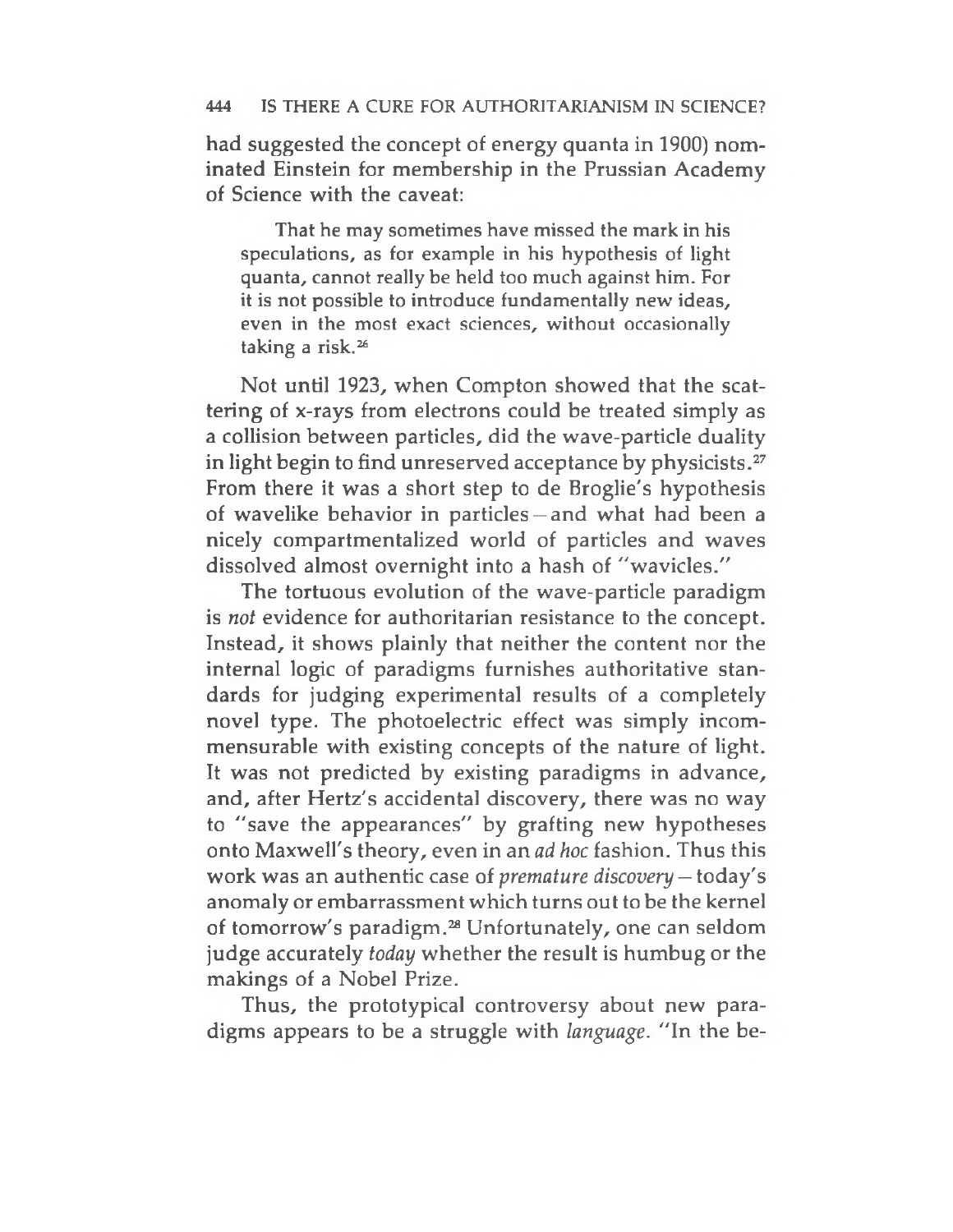RICHARD F. HAGLUND, JR. 445

ginning of the investigations," writes Heisenberg, ... the words are connected with old concepts; the new ones do not exist yet."<sup>29</sup> Thus, the solution of the controversy cannot come from the rules which relate the paradigms to one another, but from a higher level of thought which comprehends the paradigms as special cases—just as a dispute about grammar cannot be resolved by the rules of spelling.<sup>30</sup>

It is tempting to say that questions about paradigms must be settled by metaphysical arguments, but physicists are more easily swayed by elegance than by metaphysics. "It is more important," wrote Dirac, "to have beauty in one's equations than to have them fit experiment," because whatever discrepancies exist "may well be due to minor features . . . that will get cleared up with further developments of the theory."<sup>31</sup> Certainly, the final acceptance of Einstein's quantum theory of light seems to have resulted as much from the strong aesthetic appeal of his conceptualization as from its explanation of the photoelectric effect.

## **Community, Certifiability, and Quality Control**

If neither the data nor the paradigms of science are absolutely authoritative, we are left in a precarious position. The responsibility for adjudicating conflicting claims rests *ipso facto* on the community of science—but the rules of evidence admit not only objective criteria but also such subjective considerations as the aesthetic qualities of theories.<sup>32</sup>

A set of subjective standards may be internalized by the formation of a "school" of scientific thought, but such enterprises have not enjoyed spectacular success.<sup>33</sup> Hence, one may legitimately wonder if there is some way for the community of science to define itself and its patterns of growth so that controversial theories and experiments will always be examined on intellectual merit alone.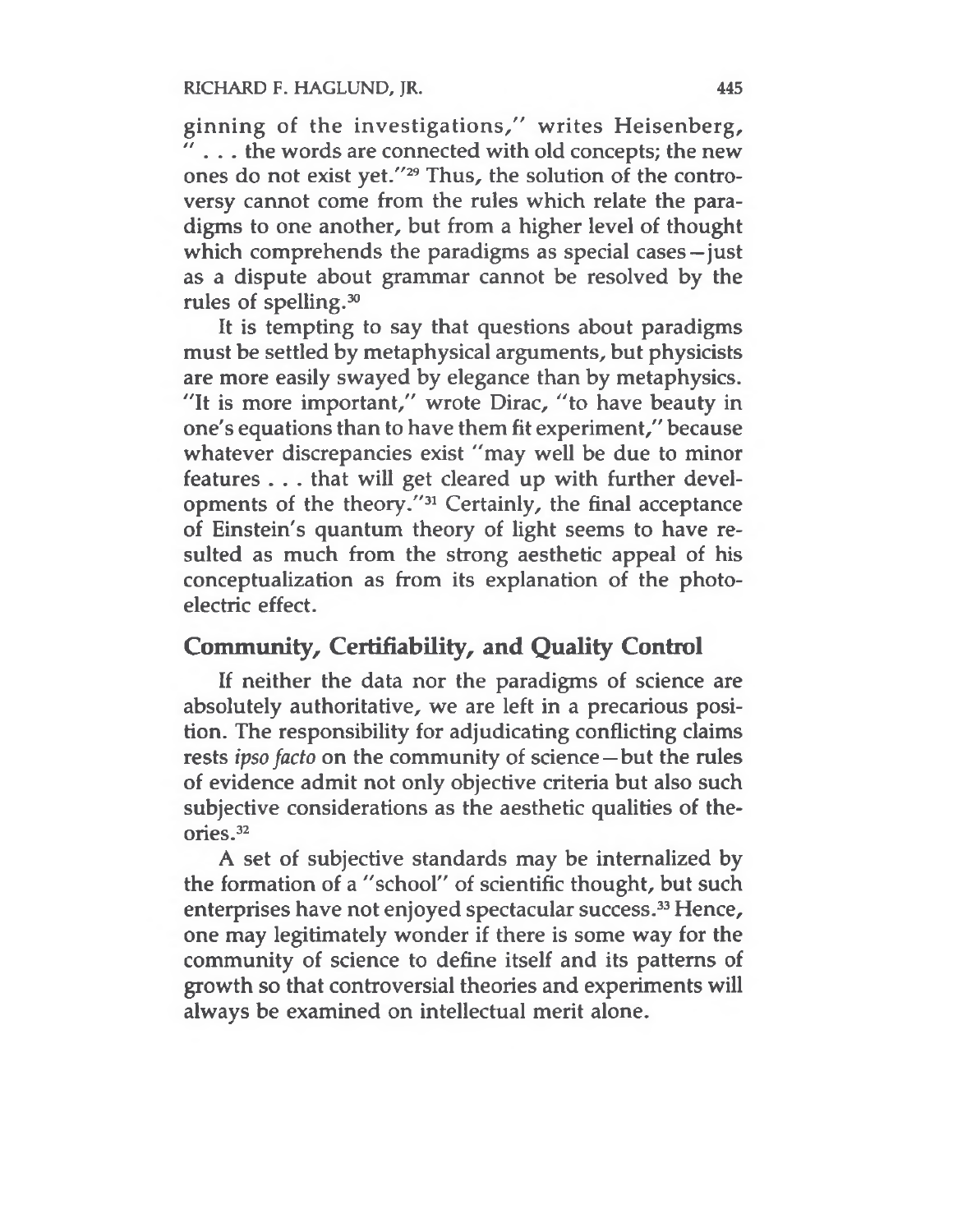But two contrasting idealizations of scientific identity make this an extraordinarily problematical task. On one hand, there is a view of the community of science traceable to Sir Francis Bacon, which stresses the inductive, experimental character of its work; the formal, public apparatus of consensus— journals, societies, and conferences; lengthy schooling and socialization of scientists during which they acquire loyalties to, and are in turn certified by, the community; team research; the elaboration and extension of existing paradigms; and the progressive vanquishing of ignorance across a broad front. On the other hand, there is a tradition personified by René Descartes, which emphasizes the deductive, theoretical side of science — the informal networks of information which spring up among those of like temperament and interest, individual research, imaginative, unorthodox approaches to problems, and the breakthrough to new discoveries in problematical areas of inquiry.<sup>34</sup>

The temper of the average modern scientist is predominantly Baconian, and he senses an enduring and inescapable conflict between himself and the solitary Cartesian genius who periodically shakes the foundations of science. A classic example comes from the history of thermodynamics, one of the frontiers of physics during the early nineteenth century. In 1845, James Waterston explained some of the thermodynamical properties of gases by assuming a gas to consist of "hard-sphere" molecules, moving in random directions with some distribution of velocities. In terms of his model, for instance, the pressure of a gas on the walls of its container would be caused by the aggregate force of all the molecules colliding with the wall. Although Waterston was not a Fellow of the Royal Society, the Society's rules would have permitted his paper to be read before the Society and to be published in its *Philosophical Transactions.* However, the referees did not like Waterston's work, and though it was read in 1846, it was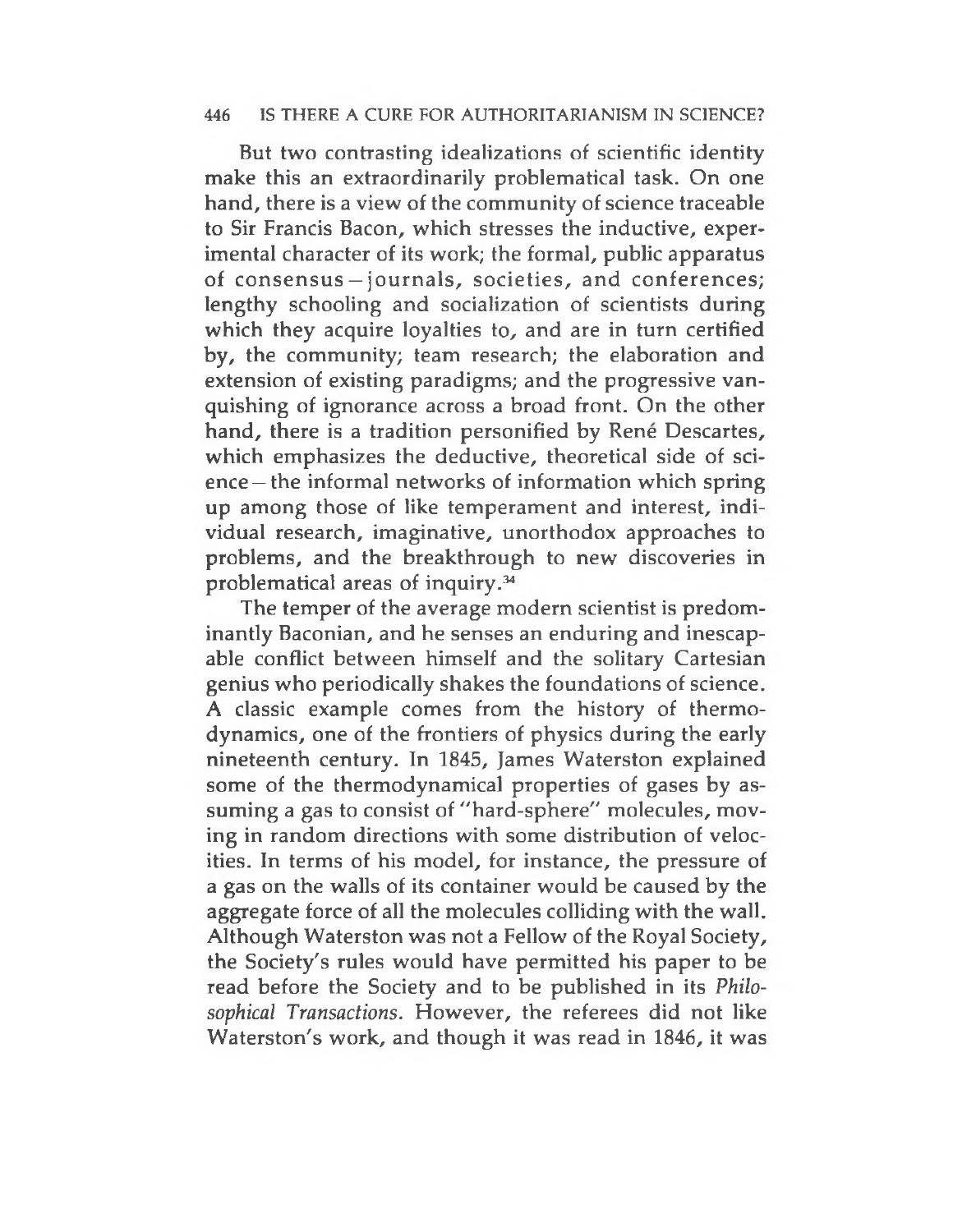not published by the Society. Due to a technicality in the Society's rules, however, the only copy was retained in its archives, so that Waterston was unable to publish it elsewhere.<sup>35</sup>

In 1892, Lord Rayleigh discovered the paper in the Royal Society Archives and had it printed. In his preface, he remarked that "highly speculative investigations, especially by an unknown author, are best brought before the world through some other channel than a scientific society," and that someone in Waterston's position should establish a reputation "by work whose scope is limited, and whose value is easily judged, before embarking on higher flights."<sup>36</sup>

Hindsight is always cruel, and particularly so in this case, since James Joule won ready acceptance for essentially the same theory about twenty years later.<sup>37</sup> But one ought not to judge Lord Rayleigh's authoritarian *pronunciamento* too harshly. If one is committed to the search for truth, one must also be wary of being led astray. One must leave no stone unturned, but one must also be careful how much time and energy one spends turning over stones that have only the same beetles underneath. The scientist knows from experience that revolutions are infrequent and genius is rare. He is therefore properly skeptical of the paper which proposes "a general theory of Space, Time, Matter and Radiation — an attempt to outdo Quantum Theory and Relativity, Cosmology and the Theory of Elementary Particles in one splendid stroke."<sup>38</sup> He is also likely to be wary of strangers and young upstarts, and to mistrust work which does not appear in his own literature, which he can usually be sure is competently reviewed before getting into print.<sup>39</sup>

On the frontiers of science, his standards may be relaxed somewhat, as a concession to emotional equilibrium in areas where controversy is rife. Recently, for example, the prestigious *Physical Review Letters* simply quitrefereeing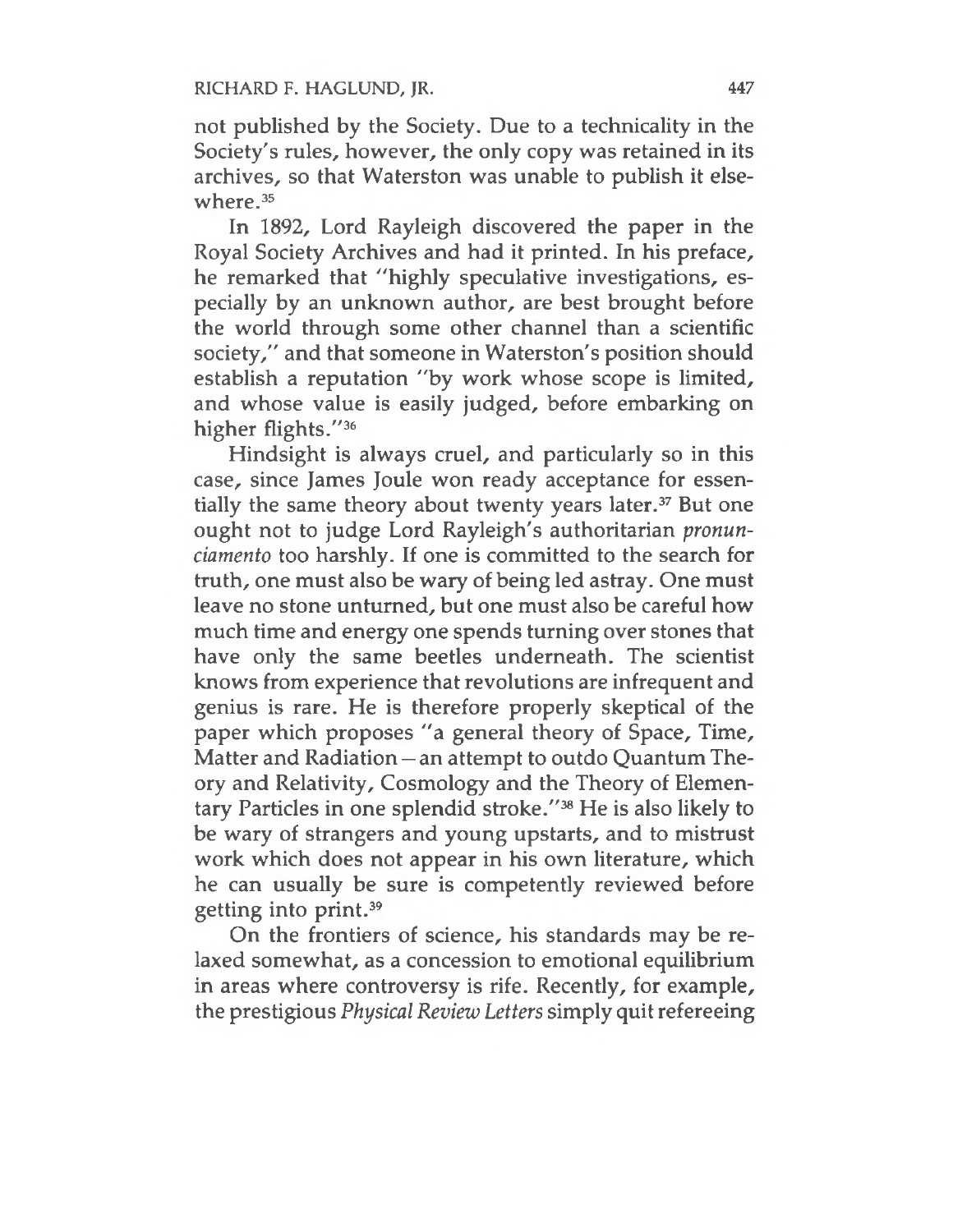papers in high-energy physics —a "hot" field where priority and the chance to publish controversial results are highly esteemed.<sup>40</sup> But as long as the community of science is struggling with the conflicting aims and standards of the Baconian and Cartesian ideals, there will always be people like Waterston who are denied their due.

One can argue, of course, that the danger of rejecting possible new insights outweighs the danger of letting uncertified and possibly incompetent persons into the discussion. But science would thereby lose the strength of consensus, which establishes a body of knowledge upon which all can agree for discussion. Take that away, and one has not science, but a collection of warring factions, busily anathematizing one another. If you prefer that, the Baconian would argue, better that you should form your own scientific society!<sup>41</sup>

## **Prognosis**

We began with the question of a cure for authoritarianism in science — implying the existence of an illness in the body scientific. Some believe the illness to be acute, and have called for radical therapy.<sup>42</sup> But such a pessimistic diagnosis is almost certainly unwarranted. "Under small perturbations," as they say in physics, the values of the community of science provide authoritative standards for balancing the competing ideals of scientific practice. These normative structures break down primarily when the data fall far outside expectations, when paradigms are incommensurable with experience, or when new methods, new languages, or infant disciplines are struggling through their early development, a circumstance exacerbated by the specialization of science.<sup>43</sup> Thus one may properly speak of "essential" rather than "acute" authoritarianism: The patient cannot be cured  $-$  in fact, the symptoms can be removed only at the cost of his life. But the symptoms can be controlled by making the patient aware of his lim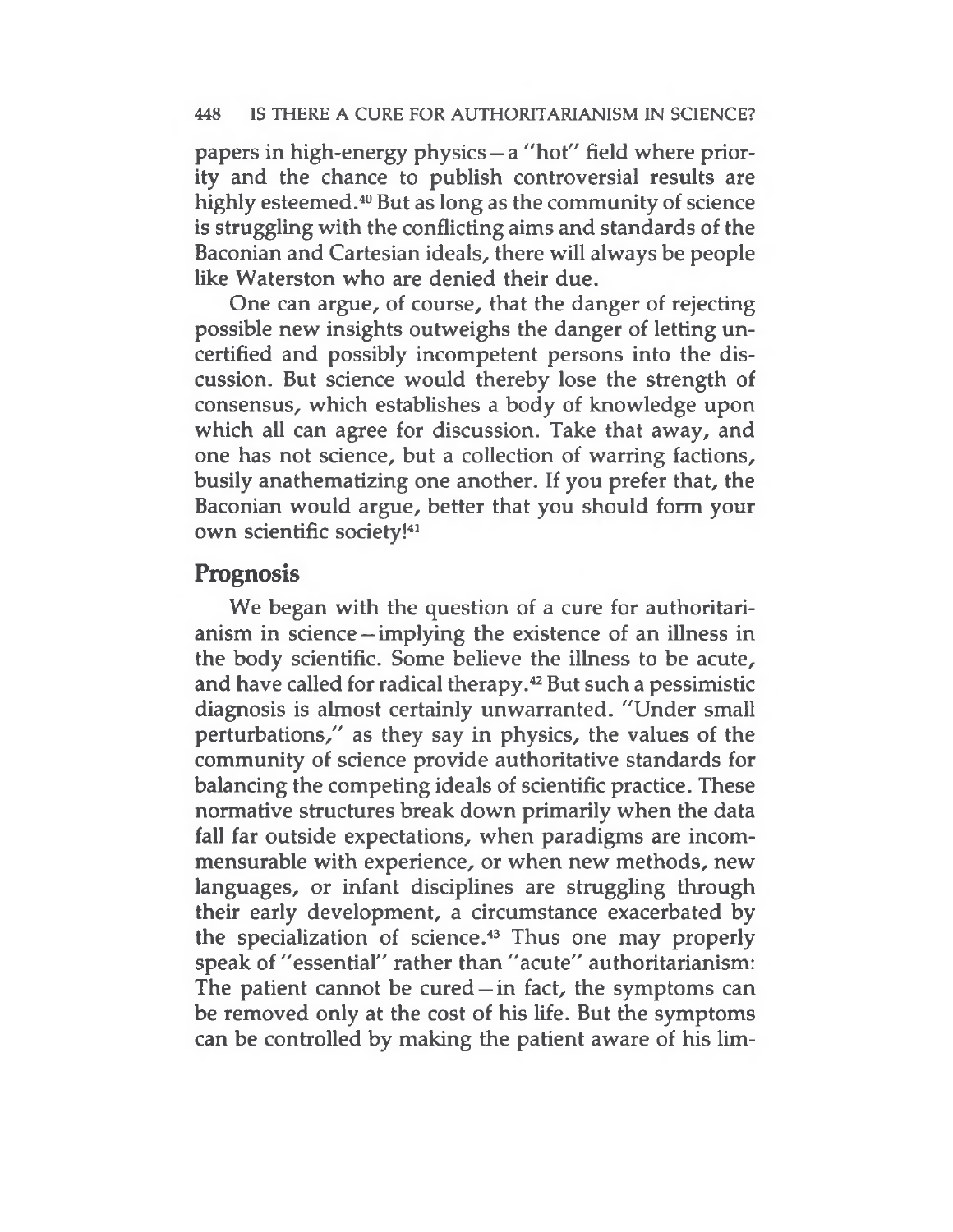itations and moving him to a more salubrious climate. This analysis suggests the following course of treatment.

First, scientists — and those who would like to be — need constant reminding that the intellectual and emotional state of a field of inquiry is a sensitive and complicated function of the quality of available data, the complexity and generality of models, and of the patterns of growth in that area. Hence, they must be prepared to change interests and amphoras as the field matures through successive stages: from collecting and classifying data, through the embedding of heuristic schemes into more comprehensive and elegant theories, and finally to the stage where the foundations and interconnections of theories are of paramount interest.<sup>44</sup> To ignore the question of what activities are fruitful for a field at a given stage in its development is to risk carrying on a mere parody of science.<sup>45</sup>

Second, diligent effort is prescribed both in defining paradigms and in exploring their practical and conceptual limitations, to avoid the situation where theories are dismissed without adequate analysis. For sciences where paradigms are as yet not well established, this means a frank recognition that a discipline cannot be a science until a paradigmatic consensus is achieved, no matter how narrow its boundaries.<sup>46</sup> For the "harder" sciences, this medicine contains, in addition, a liberal dose of pessimism about the durability of paradigms. Physicists have lived to see an astonishingly successful and long-lived paradigm that of classical mechanics — altered almost beyond recognition by experimental and theoretical developments in the early twentieth century. It may well be time for younger sciences to stop mimicking the outworn mechanistic determinism of nineteenth-century physics and to consider how their own discipline's evolution and their efforts will reshape existing paradigms.<sup>47</sup>

The most important part of the cure is fresh air. If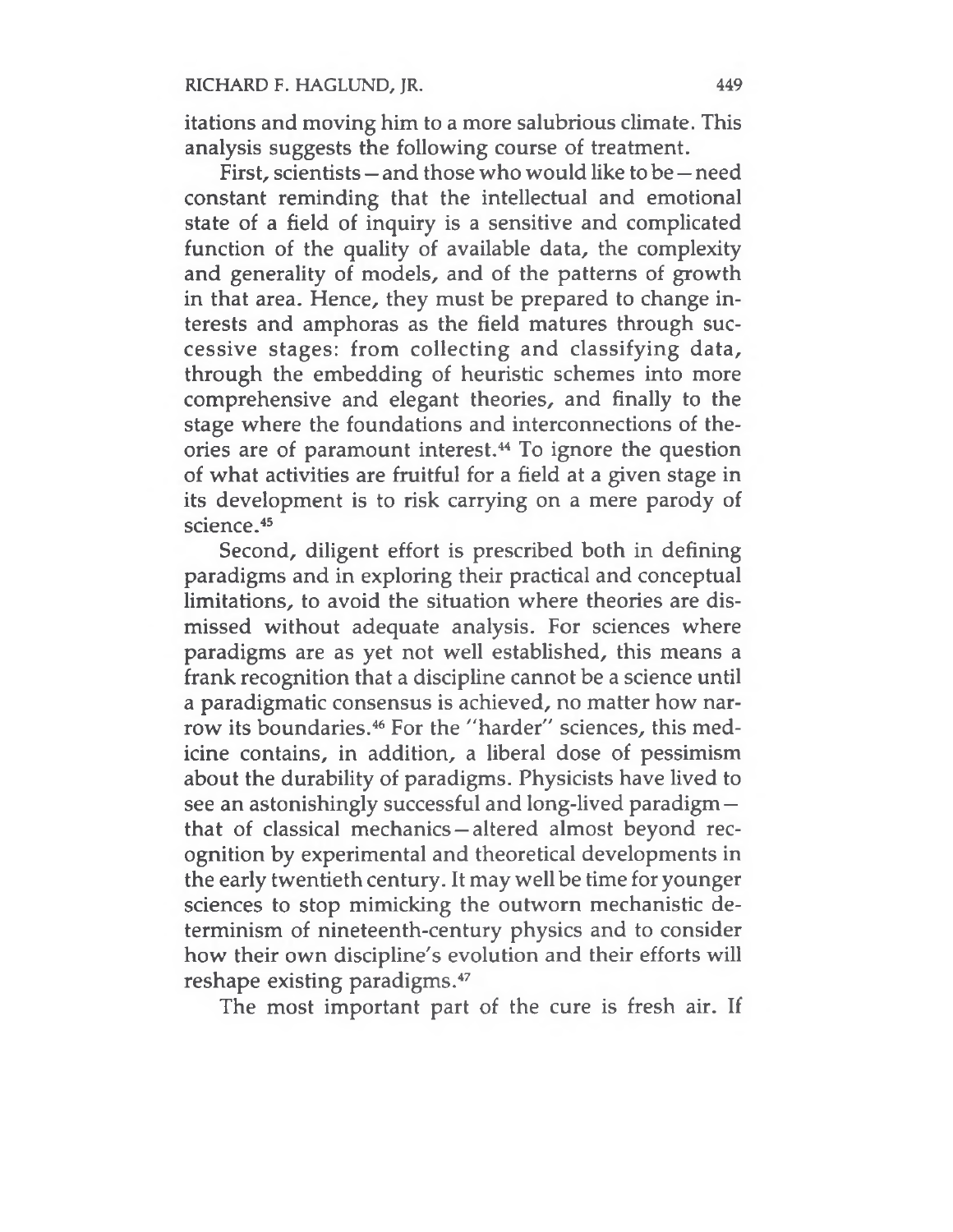science is about real problems, there must be solutions which cannot yet be described, and which cannot be discovered in any formally prescribed way. The patient, careful work of the Baconian scientist—deeply specialized, intimately familiar with his paradigm — is absolutely essential to the conduct of science. But precisely because of his faithful adherence to the prevailing consensus, he is unlikely to foresee the outlines of those solutions. The germ of a new paradigm is more likely to be brought into the discussion by the Cartesian doubter, the amateur, or the generalist.<sup>48</sup> The formal approaches of the consensus scientist "are certainly beneficial," wrote Einstein, "when one is trying decisively to formulate an already discovered truth, but they almost always fail as heuristic aids."<sup>49</sup> What is needed for revolutions in science is clear vision, and as Bohr often said, "Clarity is gained through breadth."<sup>50</sup>

The overall goal of this cure is not to change the dependence of science on consensus, but to ensure that it is achieved in a healthy way. Where a scientific consensus is established by certifying some given set of data, methods, or credentials as authoritative, that consensus will be enforced, paradoxically but inevitably, in authoritarian fashion. As Popper observes, the setting up of such standards is based on the false assumption that "knowledge may legitimize itself by its pedigree."<sup>51</sup> But if, instead, a consensus is sought without fixed norms for resolving controversies, but with the stipulation that debate continue as long as the participants show good faith, one can avoid the destructive authoritarianism which vitiates scientific inquiry by preventing the free flow of ideas.

It thus becomes desirable to give up the view of rationality as the search for universal, absolute truth in science by means of some specified (and infinitely debatable) set of logical procedures. In its place, we may adopt "the Socratic idea of rationality as a process of conflict between universality and specificity, ... to wit, rationality as So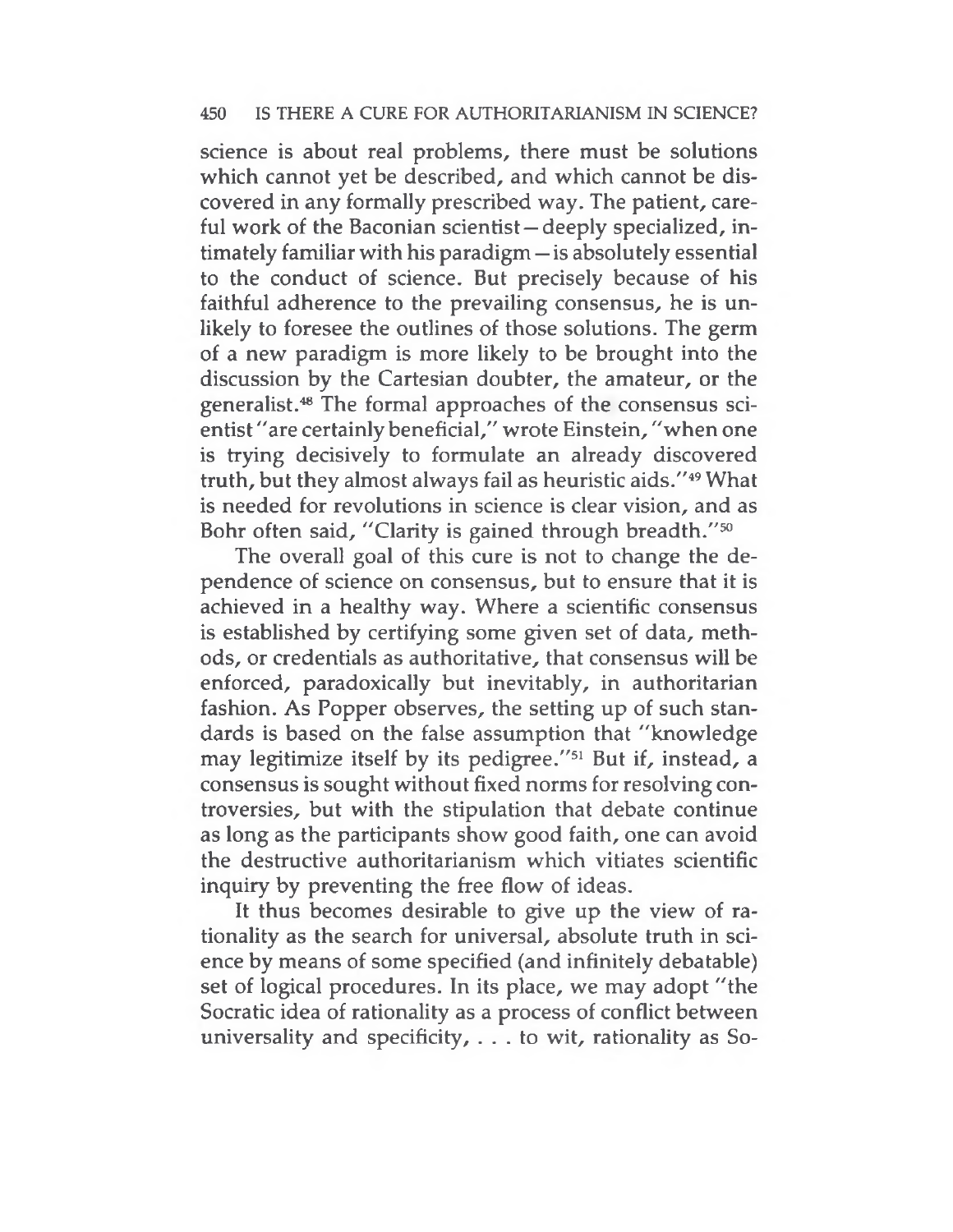cratic dialectic."<sup>52</sup> To do so is to accept the quintessentially tentative nature of scientific inquiry, and to be content, if necessary, with the modest task of finding errors in our knowledge by means of civilized and critical discussion.

Professor Nibley has given an appealing sketch of this ideal of science, not as rational *explanation,* but as rational *dialogue:* The method of science, he writes, is "to talk about the material at hand, hoping that in the course of the discussion every participant will privately and inwardly form, reform, change, or abandon his opinions . . . and thereby move in the direction of greater light and knowledge."<sup>53</sup>

#### **Notes**

1. This paper was written for and presented at a symposium in honor of Professor Nibley's sixty-fifth birthday in March 1975 and is thus something of a period piece (though not necessarily dated on that account). Updated citations to recent editions have been added. I am grateful to Professor Dietrich Schroeer of the University of North Carolina for helpful discussions during the first writing.

2. George A. Lundberg, *Can Science Save Us?* 2nd ed. repr. (New York: David McKay, 1971), 43.

3. Hugh Nibley, "A New Look at the Pearl of Great Price," *Improvement Era* 71 (January 1968): 20-22; Nibley, "Archaeology and Our Religion," unpublished manuscript; see also Jacques Barzun, *Science: The Glorious Entertainment* (New York: Harper and Row, 1964), chap. 1.

4. Donald G. Miller, "Ignored Intellect: Pierre Duhem," *Physics Today* 19 (December 1966): 47; Bernard Barber, "Resistance by Scientists to Scientific Discovery," *Science* 134 (1 September 1961): 596. A bitter remark by Max Planck illustrates the distress this situation causes for the individual scientist: "A new scientific truth does not triumph by convincing its opponents and making them see the light, but rather because its opponents eventually die. . . . " Max Planck, *Scientific Autobiography,* tr. F. Gaynor (New York: Philosophical Library, 1949), 33-34.

5. The failure of objectivity at the frontiers of science is conceded by many scientists. But historians of science are now challenging the ideal of objectivity even in "normal science." See Stephen G. Brush, "Should the History of Science be Rated X?" *Science* 183 (22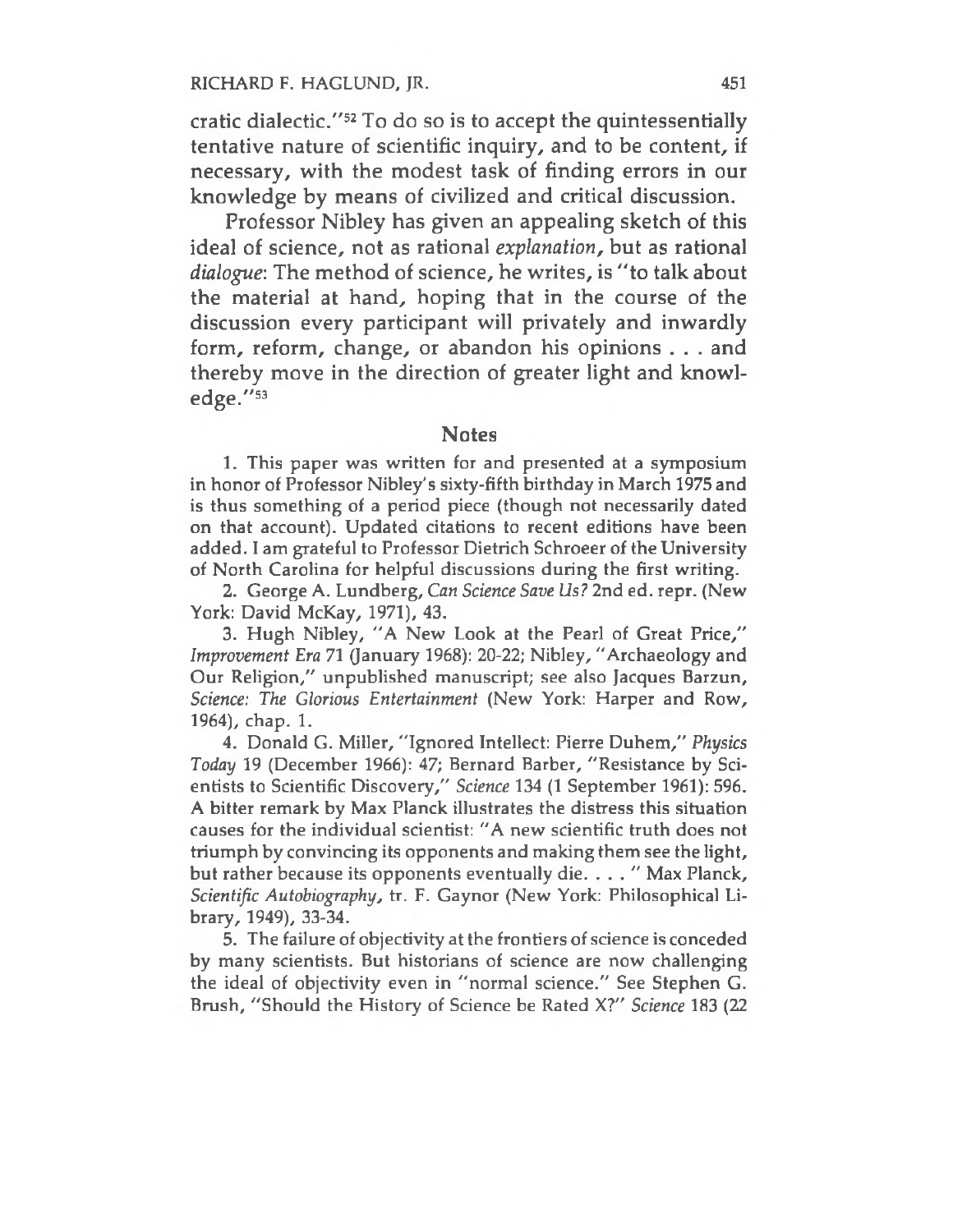March 1974): 1164. On the importance of consensus, see J. M. Ziman, *Public Knowledge* (Cambridge: Cambridge University Press, 1968).

6. Robert L. Sproull, *Modern Physics,* 2nd ed. (New York: John Wiley, 1963), 81. A counterexample from the heroic age of physics is Newton's manipulation of data on the velocity of sound to make it fit his theory. See Richard S. Westfall, "Newton and the Fudge Factor," *Science* 179 (1973): 751.

7. Franklin Miller, Jr., *College Physics,* 3rd ed. (New York: Harcourt, Brace, Jovanovich, 1972), 2.

8. Norwood R. Hanson, *Patterns of Discovery* (Cambridge: Cambridge University Press, 1958), chap. 1.

9. As reported by Werner Heisenberg, *Physics and Beyond* (New York: Harper and Row, 1971), 63.

10. Imre Lakatos, "Falsification and the Methodology of Scientific Research Programmes," in *Criticism and the Growth ofScientific Knowledge* (Cambridge: Cambridge University Press, 1970), 91-196.

11. As quoted in R. A. R. Tricker, *The Contributions of Faraday and Maxwell to Electrical Science* (London: Pergamon Press, 1966), 108.

12. The interferometer remains one of the most precise instruments available to the physicist. Its operating principles are simple: by means of half-silvered mirrors, a beam of light is split in two, and then reflected along two perpendicular paths of differing lengths. The split beams are then recombined and the location of the "fringes" produced by the interfering waves is measured. See R. S. Shankland, "The Michelson-Morley Experiment," *Scientific American* 211 (November 1964): 107.

13. As quoted in Gerald Holton, *Thematic Origins of Scientific Thought,* rev. ed. (Cambridge, MA: Harvard University Press, 1988), 284.

14. Ibid., 322-34.

15. Ronald W. Clark, *Einstein: The Life and Times* (New York: World, 1971), 107-10.

16. As Holton points out *(Thematic Origins,* 306-15), scientists have generally assumed that Einstein's main concern was the Michelson experiment. Both direct and indirect evidence suggests the contrary: that his overriding concern was the resolution of what he saw as intolerable formal and physical inconsistencies in the transformation theories of mechanics and electrodynamics. Additional experimental evidence for the theory became available in 1909, with the observation of an increased mass of electrons traveling at velocities comparable to that of light. See Robert M. Eisberg, *Fundamentals of Modern Physics* (New York: John Wiley, 1961), 37-38.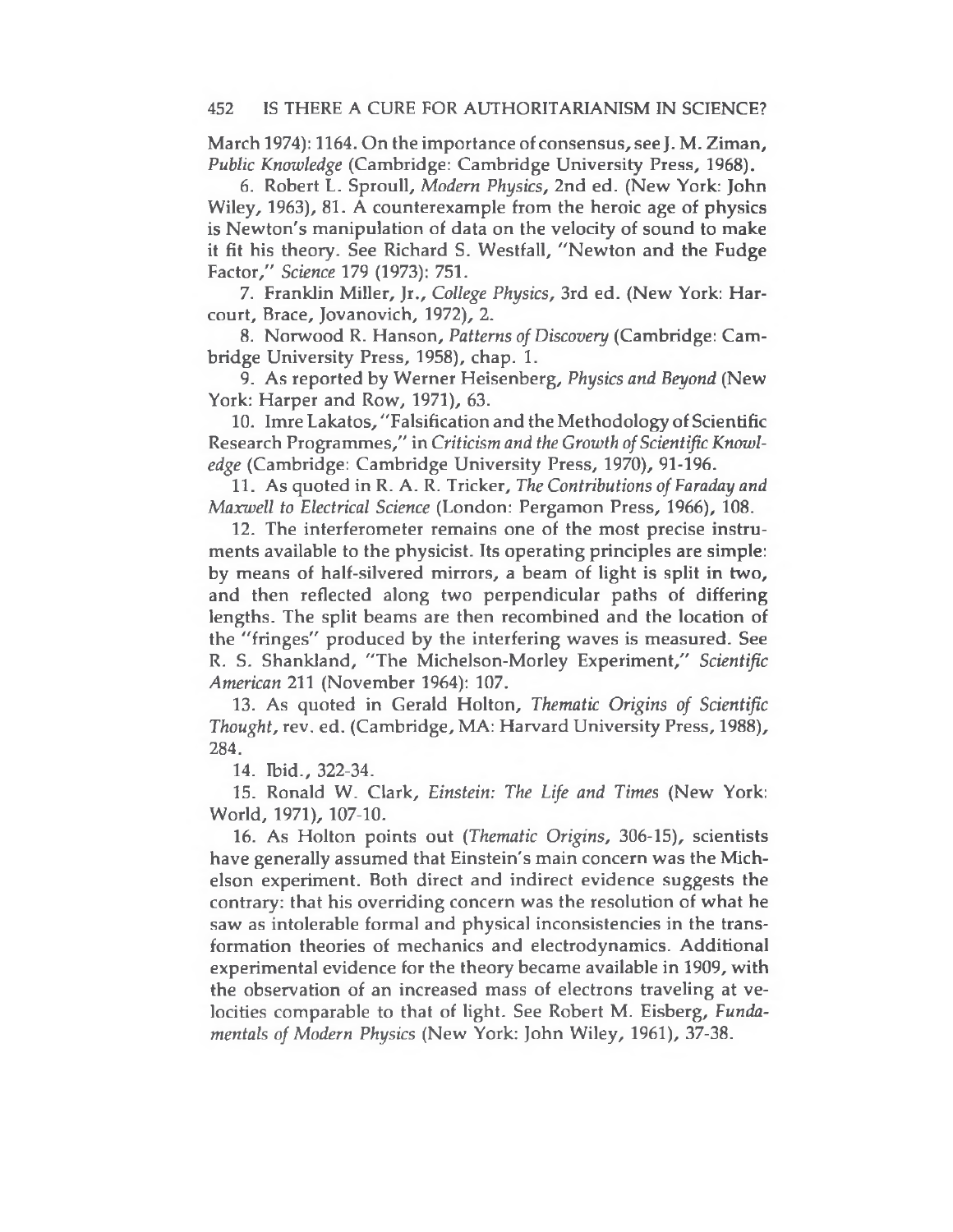RICHARD F. HAGLUND, JR. 453

17. H. A. Lorentz, *Collected Papers,* 9 vols. (The Hague: Martinus Nijhoff, 1935), 8:415.

18. As quoted in Brush, "Should the History of Science Be Rated X?" 1171-72, n. 35.

19. The use of the terms "normal science," "scientific revolution," and "paradigm" follows Thomas S. Kuhn, *The Structure of Scientific Revolutions,* 2nd ed., enlarged (Chicago: University of Chicago Press, 1970).

20. Michael Polanyi, *The Tacit Dimension* (New York: Doubleday-Anchor, 1967), 22.

21. Max Jammer, *The Conceptual Development of Quantum Mechanics* (New York: McGraw-Hill, 1966), 33ff.

22. A useful introduction to this work, containing Einstein's first two papers on the topic, with references to the early experimental work, is Armin Hermann, *Die Hypothese der Lichtquanten* (Stuttgart: Ernst Battenberg, 1965).

23. The character of these experiments and the discarding of Newton's corpuscular theory of light is handled at length by Norwood R. Hansen, *The Concept ofthe Positron* (Cambridge: Cambridge University Press, 1963), chap. 1.

24. Some insight into the significance of symmetry concepts in Einstein's thinking is given by Holton, *Thematic Origins,* 362-67.

25. Robert A. Millikan, "Albert Einstein on His Seventieth Birthday," *Reviews of Modern Physics* 21 (1949): 344-45.

26. Quoted by Jammer, *Conceptual Development of Quantum Mechanics,* 44.

27. The history of this change in attitude is recorded in ibid., 160-65.

28. Gunther S. Stent, "Prematurity and Uniqueness in Scientific Discovery," *Scientific American 227* (December 1972): 84.

29. Werner Heisenberg, "Tradition in Science," *Bulletin of the Atomic Scientists* 29 (December 1973): 4.

30. Polanyi, *The Tacit Dimension,* 33-37.

31. P. A. M. Dirac, "The Evolution of the Physicist's Picture of Nature," *Scientific American* 208 (May 1963): 45.

32. Jerome R. Ravetz, *Scientific Knowledge and Its Social Problems* (Oxford: Oxford University Press, 1971), 223-33.

33. Joseph Haberer, *Politics and the Community of Science* (New York: Van Nostrand Reinhold, 1969), chaps. 3-4. For further analyses of the character of scientific work, see Ravetz, "Science as Craftsman's Work," *Scientific Knowledge,* chap. 3; and Warren Hagstrom, "Social Control in Science," *The Scientific Community* (New York: Basic Books, 1965), chap. 1.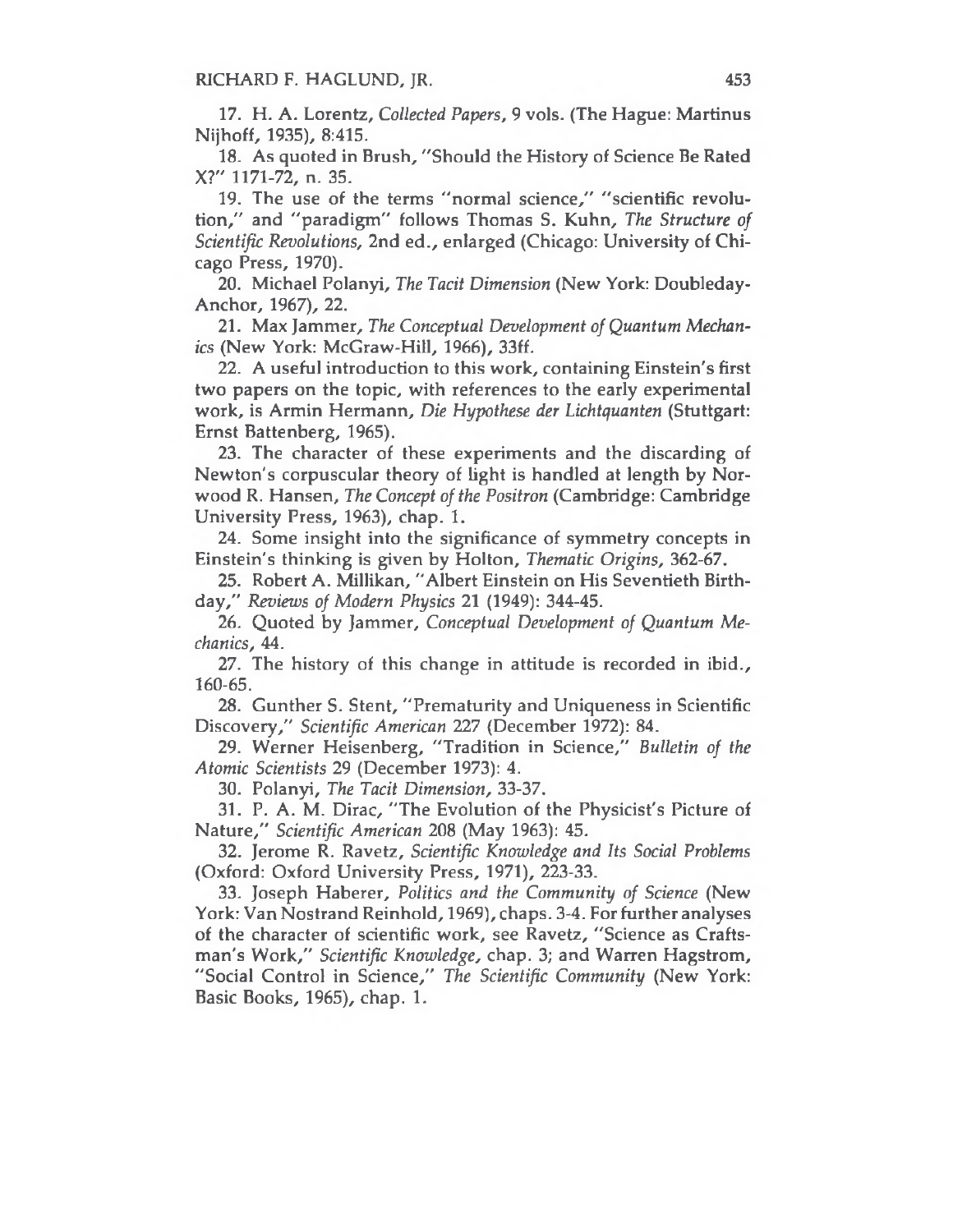34. As exemplified by Ziman's remark that ''Only the crank—or his cousin the rare genius – decides to find the explanation of Gravitation" *(Public Knowledge,* 60).

35. Stephen G. Brush, *Kinetic Theory,* 3 vols. (London: Pergamon Press, 1968), 1:17-19.

36. Ibid., 1:18

37. Ziman, *Public Knowledge,* 113.

38. Ibid., 114.

39. On the sociology of refereeing in physics, see Harriet Zuckerman and Robert K. Merton, "Sociology of Refereeing," *Physics Today* 24 (July 1971): 28.

40. S. A. Goudsmit, "Editorial: A Drastic Change in Policy," *Physical Review Letters* 13 (20 July 1964): 79; S. A. Goudsmit, "Important Announcement Regarding Papers about Fundamental Theories," *Physical Review* 80 (18 July 1973): 357.

41. That is precisely the origin of the British Association for the Advancement of Science (Brush, *Kinetic Theory,* 1:17-19).

42. Gerald Holton, "On Being Caught between Dionysians and Apollonians," *Daedalus* 103/3 (1974): 65.

43. Hagstrom, *The Scientific Community,* 256ff.

44. See the discussion of stages of science in C. H. Waddington, *Behind Appearances* (Cambridge, MA: M. I. T. Press, 1970), 1-6.

45. The social sciences have a particularly difficult time in this connection. See Dankwart A. Rustow, "Relevance in Social Science, or the Proper Study of Mankind," *American Scholar* 40 (Summer 1971): 487.

46. Ravetz, "Immature and Ineffective Fields of Inquiry," *Scientific Knowledge,* chap. 14.

47. Gunther S. Stent, "Limits of the Scientific Understanding of Man," *Science* 187 (1975): 1052.

48. An instructive example from geophysics is discussed by A. Hallam, "Alfred Wegener and the Hypothesis of Continental Drift," *Scientific American* 232 (February 1975): 91.

49. As quoted in Hermann, *Die Hypothese der Lichtquanten,* 15.

50. As quoted in Heisenberg, *Physics and Beyond,* 276.

51. Karl Popper, *Conjectures and Refutations* (New York: Harper Torchbooks, 1968), 25.

52. Joseph Agassi, "Unity and Diversity in Science," in R. S. Cohen and M. W. Wartofsky, eds., *Boston Studies in the Philosophy of Science,* vol. 80 (Dordrecht: Reidel, 1969), 405.

53. Hugh Nibley, *Since Cumorah,* vol. *7, The Collected Works of Hugh Nibley,* 2nd ed. (Salt Lake City: Deseret Book and F.A.R.M.S.,